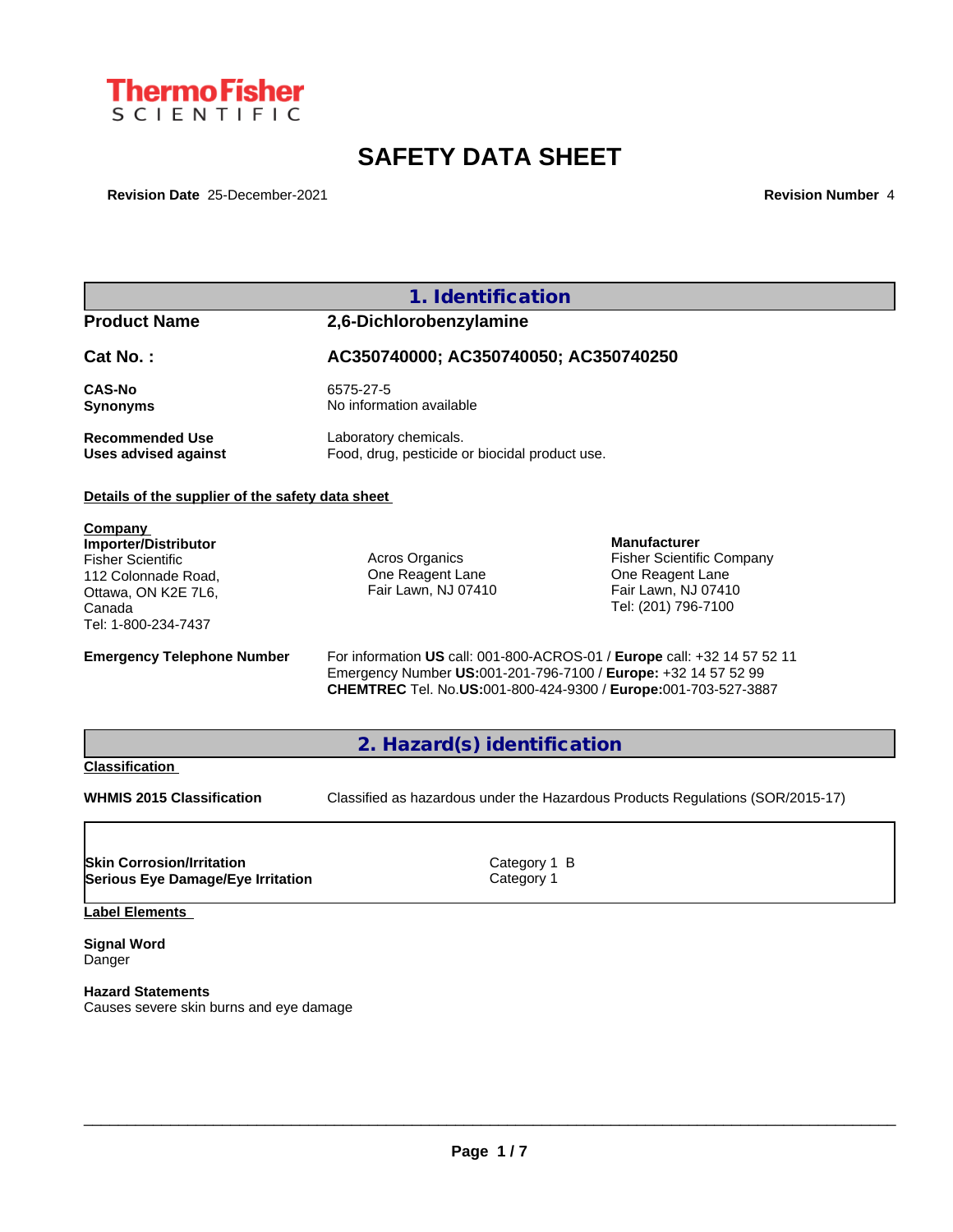

#### **Precautionary Statements Prevention**

Do not breathe dust/fumes/gas/mist/vapours/spray

Wash face, hands and any exposed skin thoroughly after handling

Wear protective gloves/protective clothing/eye protection/face protection

### **Response**

IF SWALLOWED: Rinse mouth. Do NOT induce vomiting

IF ON SKIN (or hair): Take off immediately all contaminated clothing. Rinse skin with water/ shower

IF INHALED: Remove person to fresh air and keep comfortable for breathing

IF IN EYES: Rinse cautiously with water for several minutes. Remove contact lenses, if present and easy to do. Continue rinsing Immediately call a POISON CENTER/doctor

 $\_$  ,  $\_$  ,  $\_$  ,  $\_$  ,  $\_$  ,  $\_$  ,  $\_$  ,  $\_$  ,  $\_$  ,  $\_$  ,  $\_$  ,  $\_$  ,  $\_$  ,  $\_$  ,  $\_$  ,  $\_$  ,  $\_$  ,  $\_$  ,  $\_$  ,  $\_$  ,  $\_$  ,  $\_$  ,  $\_$  ,  $\_$  ,  $\_$  ,  $\_$  ,  $\_$  ,  $\_$  ,  $\_$  ,  $\_$  ,  $\_$  ,  $\_$  ,  $\_$  ,  $\_$  ,  $\_$  ,  $\_$  ,  $\_$  ,

Wash contaminated clothing before reuse

### **Storage**

Store locked up

## **Disposal**

Dispose of contents/container to an approved waste disposal plant

# **3. Composition/Information on Ingredients**

| <b>Component</b>                                                                                                                                                                                                                                                                                                                            |                       | <b>CAS-No</b>                                                                                                                                     | Weight % |  |  |  |  |  |  |
|---------------------------------------------------------------------------------------------------------------------------------------------------------------------------------------------------------------------------------------------------------------------------------------------------------------------------------------------|-----------------------|---------------------------------------------------------------------------------------------------------------------------------------------------|----------|--|--|--|--|--|--|
| 2,6-Dichlorobenzylamine                                                                                                                                                                                                                                                                                                                     |                       | 6575-27-5                                                                                                                                         | 98       |  |  |  |  |  |  |
|                                                                                                                                                                                                                                                                                                                                             |                       |                                                                                                                                                   |          |  |  |  |  |  |  |
|                                                                                                                                                                                                                                                                                                                                             |                       | 4. First-aid measures                                                                                                                             |          |  |  |  |  |  |  |
| <b>Eye Contact</b>                                                                                                                                                                                                                                                                                                                          |                       | Immediate medical attention is required. Rinse immediately with plenty of water, also under<br>the eyelids, for at least 15 minutes.              |          |  |  |  |  |  |  |
| <b>Skin Contact</b>                                                                                                                                                                                                                                                                                                                         |                       | Wash off immediately with soap and plenty of water while removing all contaminated<br>clothes and shoes. Immediate medical attention is required. |          |  |  |  |  |  |  |
| <b>Inhalation</b>                                                                                                                                                                                                                                                                                                                           |                       | Remove from exposure, lie down. Remove to fresh air. If not breathing, give artificial<br>respiration. Immediate medical attention is required.   |          |  |  |  |  |  |  |
| Ingestion                                                                                                                                                                                                                                                                                                                                   |                       | Do NOT induce vomiting. Call a physician immediately.                                                                                             |          |  |  |  |  |  |  |
| Causes burns by all exposure routes. Product is a corrosive material. Use of gastric<br>Most important symptoms/effects<br>lavage or emesis is contraindicated. Possible perforation of stomach or esophagus should<br>be investigated: Ingestion causes severe swelling, severe damage to the delicate tissue<br>and danger of perforation |                       |                                                                                                                                                   |          |  |  |  |  |  |  |
| <b>Notes to Physician</b>                                                                                                                                                                                                                                                                                                                   | Treat symptomatically |                                                                                                                                                   |          |  |  |  |  |  |  |
|                                                                                                                                                                                                                                                                                                                                             |                       | 5. Fire-fighting measures                                                                                                                         |          |  |  |  |  |  |  |

| Suitable Extinquishing Media   | Carbon dioxide $(CO_2)$ . Dry chemical. Chemical foam. |
|--------------------------------|--------------------------------------------------------|
| Unsuitable Extinguishing Media | No information available                               |

**Flash Point** No information available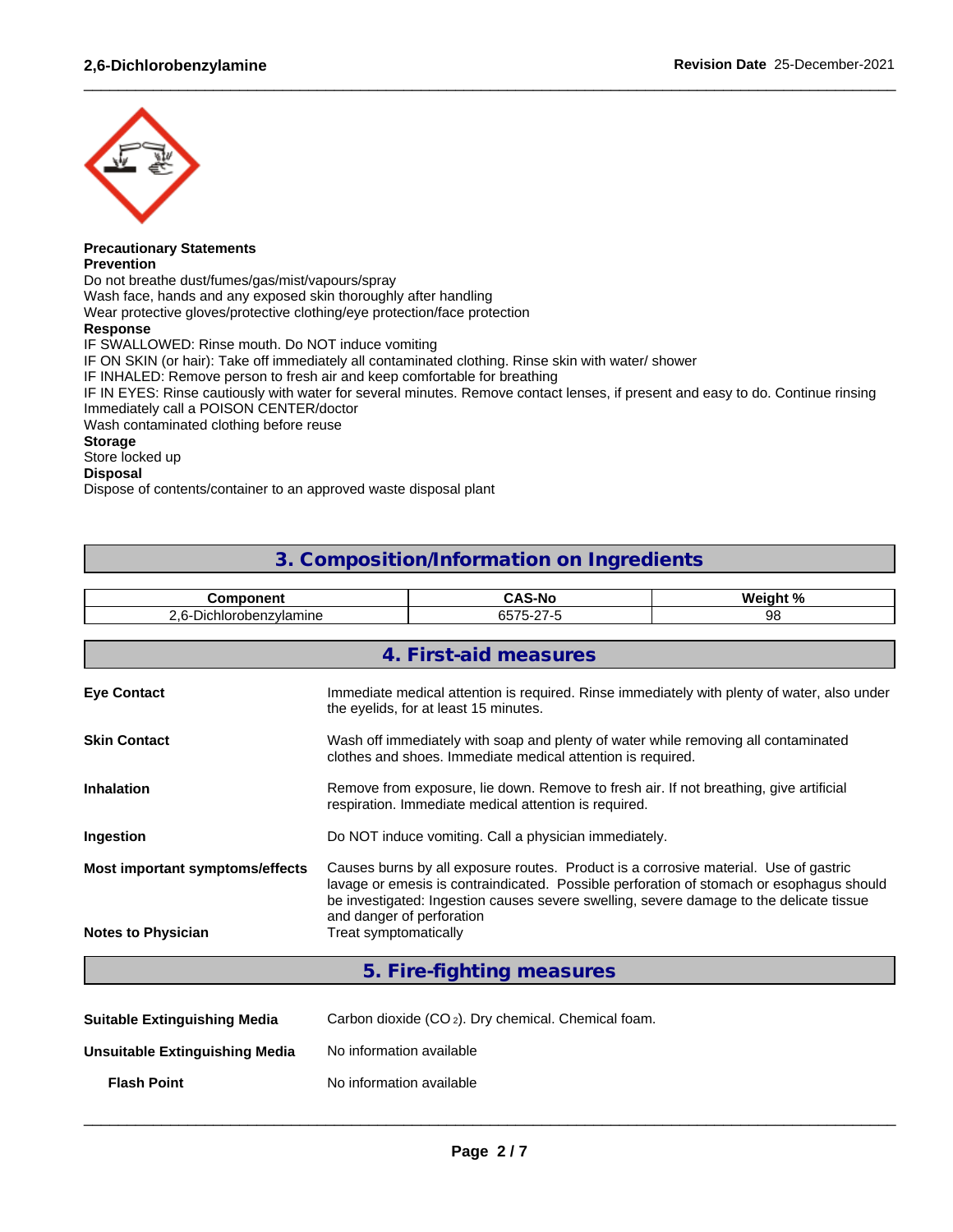| Method -                                                         | No information available |
|------------------------------------------------------------------|--------------------------|
| <b>Autoignition Temperature</b><br><b>Explosion Limits</b>       | No information available |
| <b>Upper</b>                                                     | No data available        |
| Lower                                                            | No data available        |
| <b>Sensitivity to Mechanical Impact No information available</b> |                          |
| Sensitivity to Static Discharge No information available         |                          |

## **Specific Hazards Arising from the Chemical**

Keep product and empty container away from heat and sources of ignition.

#### **Hazardous Combustion Products**

Nitrogen oxides (NOx). Carbon monoxide (CO). Carbon dioxide (CO2). Hydrogen chloride gas.

#### **Protective Equipment and Precautions for Firefighters**

As in any fire, wear self-contained breathing apparatus pressure-demand, MSHA/NIOSH (approved or equivalent) and full protective gear.

| <b>NFPA</b><br><b>Health</b>                                                                                                         | <b>Flammability</b>                                   | <b>Instability</b>                                                          | <b>Physical hazards</b><br>N/A                                                             |
|--------------------------------------------------------------------------------------------------------------------------------------|-------------------------------------------------------|-----------------------------------------------------------------------------|--------------------------------------------------------------------------------------------|
|                                                                                                                                      | 6. Accidental release measures                        |                                                                             |                                                                                            |
| <b>Personal Precautions</b><br><b>Environmental Precautions</b>                                                                      | See Section 12 for additional Ecological Information. | Ensure adequate ventilation. Use personal protective equipment as required. |                                                                                            |
| Methods for Containment and Clean Soak up with inert absorbent material (e.g. sand, silica gel, acid binder, universal binder,<br>Up |                                                       | sawdust). Keep in suitable, closed containers for disposal.                 |                                                                                            |
|                                                                                                                                      | 7. Handling and storage                               |                                                                             |                                                                                            |
| <b>Handling</b>                                                                                                                      |                                                       | closed system or provide appropriate exhaust ventilation.                   | Avoid contact with skin and eyes. Do not breathe mist/vapors/spray. Handle product only in |
| $\sim$ $\sim$                                                                                                                        |                                                       |                                                                             |                                                                                            |

**Storage.** Keep in a dry, cool and well-ventilated place. Keep container tightly closed. Corrosives area. Store under an inert atmosphere. Keep containers tightly closed in a dry, cool and well-ventilated place. Incompatible Materials. Strong oxidizing agents. Strong acids.

 $\_$  ,  $\_$  ,  $\_$  ,  $\_$  ,  $\_$  ,  $\_$  ,  $\_$  ,  $\_$  ,  $\_$  ,  $\_$  ,  $\_$  ,  $\_$  ,  $\_$  ,  $\_$  ,  $\_$  ,  $\_$  ,  $\_$  ,  $\_$  ,  $\_$  ,  $\_$  ,  $\_$  ,  $\_$  ,  $\_$  ,  $\_$  ,  $\_$  ,  $\_$  ,  $\_$  ,  $\_$  ,  $\_$  ,  $\_$  ,  $\_$  ,  $\_$  ,  $\_$  ,  $\_$  ,  $\_$  ,  $\_$  ,  $\_$  ,

|                            | 8. Exposure controls / personal protection                                       |
|----------------------------|----------------------------------------------------------------------------------|
| <b>Exposure Guidelines</b> | This product does not contain any hazardous materials with occupational exposure |
|                            | limitsestablished by the region specific regulatory bodies.                      |

### **Engineering Measures**

Ensure adequate ventilation, especially in confined areas. Ensure that eyewash stations and safety showers are close to the workstation location.

Wherever possible, engineering control measures such as the isolation or enclosure of the process, the introduction of process or equipment changes to minimise release or contact, and the use of properly designed ventilation systems, should be adopted to control hazardous materials at source

### **Personal protective equipment**

| <b>Eve Protection</b><br><b>Hand Protection</b> | Goggles<br>Protective gloves |                        |                        |
|-------------------------------------------------|------------------------------|------------------------|------------------------|
| Glove material                                  | <b>Breakthrough time</b>     | <b>Glove thickness</b> | Glove comments         |
| Natural rubber                                  | See manufacturers            |                        | Splash protection only |
| Nitrile rubber                                  | recommendations              |                        |                        |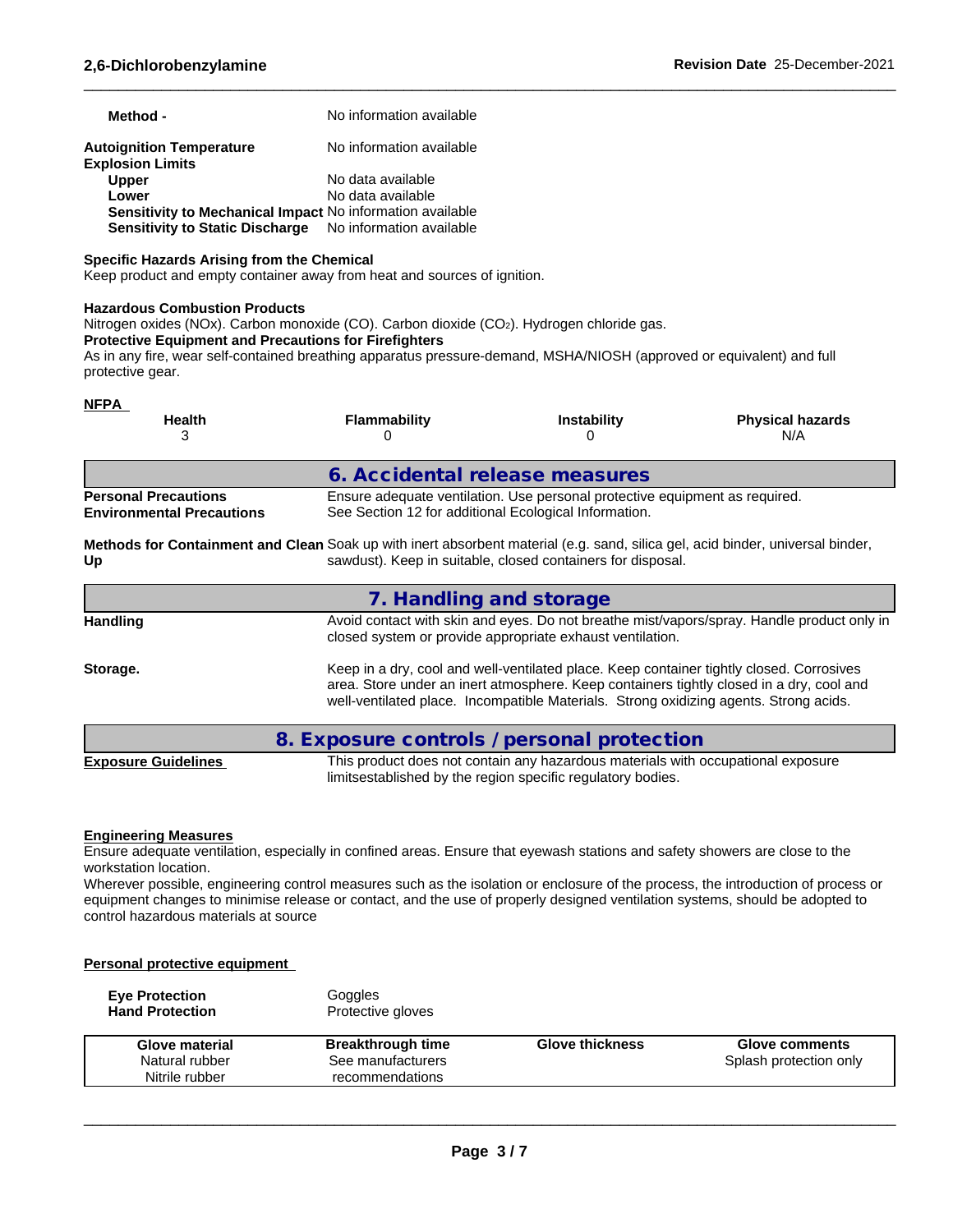Neoprene PVC

Inspect gloves before use. observe the instructions regarding permeability and breakthrough time which are provided by the supplier of the gloves. (Refer to manufacturer/supplier for information) gloves are suitable for the task: Chemical compatability, Dexterity, Operational conditions, User susceptibility, e.g. sensitisation effects, also take into consideration the specific local conditions under which the product is used, such as the danger of cuts, abrasion. gloves with care avoiding skin contamination.

 $\_$  ,  $\_$  ,  $\_$  ,  $\_$  ,  $\_$  ,  $\_$  ,  $\_$  ,  $\_$  ,  $\_$  ,  $\_$  ,  $\_$  ,  $\_$  ,  $\_$  ,  $\_$  ,  $\_$  ,  $\_$  ,  $\_$  ,  $\_$  ,  $\_$  ,  $\_$  ,  $\_$  ,  $\_$  ,  $\_$  ,  $\_$  ,  $\_$  ,  $\_$  ,  $\_$  ,  $\_$  ,  $\_$  ,  $\_$  ,  $\_$  ,  $\_$  ,  $\_$  ,  $\_$  ,  $\_$  ,  $\_$  ,  $\_$  ,

**-** Construction

## **Respiratory Protection**

When workers are facing concentrations above the exposure limit they must use appropriate certified respirators. Follow the OSHA respirator regulations found in 29 CFR 1910.134 or European Standard EN 149. Use a NIOSH/MSHA or European Standard EN 149 approved respirator if exposure limits are exceeded or if irritation or other symptoms are experienced. To protect the wearer, respiratory protective equipment must be the correct fit and be used and maintained properly **Recommended Filter type:** Particulates filter conforming to EN 143 or Ammonia and organic ammonia derivatives filter Type K Green conforming to EN14387

When RPE is used a face piece Fit Test should be conducted

# **Environmental exposure controls**

No information available.

# **Hygiene Measures**

Handle in accordance with good industrial hygiene and safety practice. Keep away from food, drink and animal feeding stuffs. Do not eat, drink or smoke when using this product. Remove and wash contaminated clothing and gloves, including the inside, before re-use. Wash hands before breaks and after work.

|                                         | 9. Physical and chemical properties |
|-----------------------------------------|-------------------------------------|
| <b>Physical State</b>                   | Liquid                              |
| Appearance                              | Light yellow                        |
| Odor                                    | No information available            |
| <b>Odor Threshold</b>                   | No information available            |
| рH                                      | No information available            |
| <b>Melting Point/Range</b>              | No data available                   |
| <b>Boiling Point/Range</b>              | No information available            |
| <b>Flash Point</b>                      | No information available            |
| <b>Evaporation Rate</b>                 | No information available            |
| Flammability (solid,gas)                | Not applicable                      |
| <b>Flammability or explosive limits</b> |                                     |
| <b>Upper</b>                            | No data available                   |
| Lower                                   | No data available                   |
| <b>Vapor Pressure</b>                   | No information available            |
| <b>Vapor Density</b>                    | No information available            |
| <b>Specific Gravity</b>                 | No information available            |
| <b>Solubility</b>                       | No information available            |
| Partition coefficient; n-octanol/water  | No data available                   |
| <b>Autoignition Temperature</b>         | No information available            |
| <b>Decomposition Temperature</b>        | No information available            |
| <b>Viscosity</b>                        | No information available            |
| <b>Molecular Formula</b>                | C7 H7 CI2 N                         |
| <b>Molecular Weight</b>                 | 176.05                              |
|                                         |                                     |

# **10. Stability and reactivity**

| <b>Reactive Hazard</b>        | None known, based on information available |
|-------------------------------|--------------------------------------------|
| <b>Stability</b>              | Stable under normal conditions.            |
| <b>Conditions to Avoid</b>    | Incompatible products.                     |
| <b>Incompatible Materials</b> | Strong oxidizing agents, Strong acids      |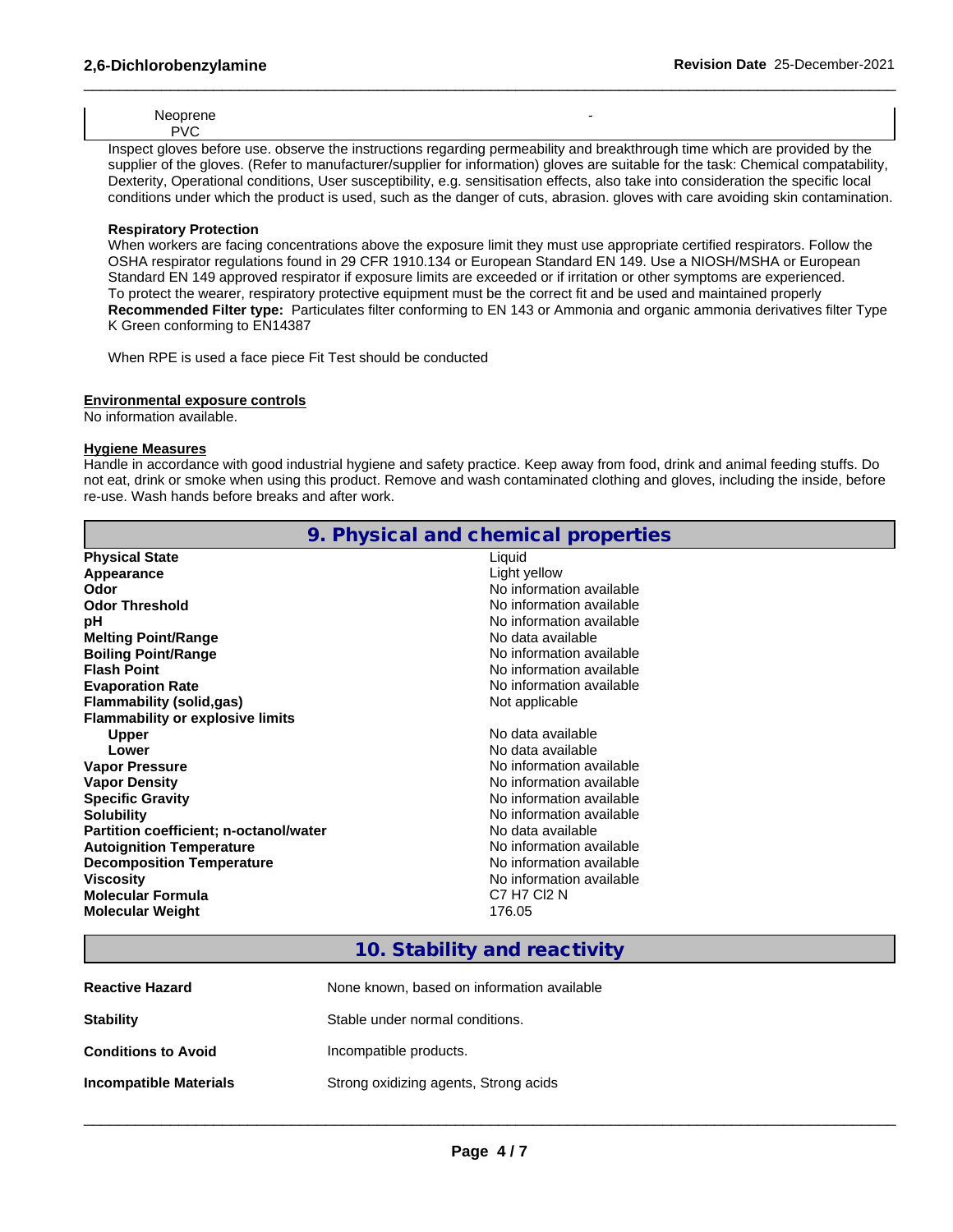| Hazardous Decomposition Products Nitrogen oxides (NOx), Carbon monoxide (CO), Carbon dioxide (CO2), Hydrogen chloride |               | gas                                                                                                                                                                                                                                                                                                 |                                                                                          |              |             |            |  |  |  |  |
|-----------------------------------------------------------------------------------------------------------------------|---------------|-----------------------------------------------------------------------------------------------------------------------------------------------------------------------------------------------------------------------------------------------------------------------------------------------------|------------------------------------------------------------------------------------------|--------------|-------------|------------|--|--|--|--|
| <b>Hazardous Polymerization</b>                                                                                       |               | No information available.                                                                                                                                                                                                                                                                           |                                                                                          |              |             |            |  |  |  |  |
| <b>Hazardous Reactions</b>                                                                                            |               | None under normal processing.                                                                                                                                                                                                                                                                       |                                                                                          |              |             |            |  |  |  |  |
|                                                                                                                       |               |                                                                                                                                                                                                                                                                                                     | 11. Toxicological information                                                            |              |             |            |  |  |  |  |
| <b>Acute Toxicity</b>                                                                                                 |               |                                                                                                                                                                                                                                                                                                     |                                                                                          |              |             |            |  |  |  |  |
| <b>Product Information</b><br><b>Component Information</b>                                                            |               |                                                                                                                                                                                                                                                                                                     | No acute toxicity information is available for this product                              |              |             |            |  |  |  |  |
| <b>Toxicologically Synergistic</b><br><b>Products</b>                                                                 |               | No information available                                                                                                                                                                                                                                                                            |                                                                                          |              |             |            |  |  |  |  |
| Delayed and immediate effects as well as chronic effects from short and long-term exposure                            |               |                                                                                                                                                                                                                                                                                                     |                                                                                          |              |             |            |  |  |  |  |
| <b>Irritation</b>                                                                                                     |               | No information available                                                                                                                                                                                                                                                                            |                                                                                          |              |             |            |  |  |  |  |
| <b>Sensitization</b>                                                                                                  |               | No information available                                                                                                                                                                                                                                                                            |                                                                                          |              |             |            |  |  |  |  |
| Carcinogenicity                                                                                                       |               |                                                                                                                                                                                                                                                                                                     | The table below indicates whether each agency has listed any ingredient as a carcinogen. |              |             |            |  |  |  |  |
| Component                                                                                                             | <b>CAS-No</b> | <b>IARC</b>                                                                                                                                                                                                                                                                                         | <b>NTP</b>                                                                               | <b>ACGIH</b> | <b>OSHA</b> | Mexico     |  |  |  |  |
| 2,6-Dichlorobenzylami<br>ne                                                                                           | 6575-27-5     | Not listed                                                                                                                                                                                                                                                                                          | Not listed                                                                               | Not listed   | Not listed  | Not listed |  |  |  |  |
| <b>Mutagenic Effects</b>                                                                                              |               | No information available                                                                                                                                                                                                                                                                            |                                                                                          |              |             |            |  |  |  |  |
| <b>Reproductive Effects</b>                                                                                           |               | No information available.                                                                                                                                                                                                                                                                           |                                                                                          |              |             |            |  |  |  |  |
| <b>Developmental Effects</b>                                                                                          |               |                                                                                                                                                                                                                                                                                                     | No information available.                                                                |              |             |            |  |  |  |  |
| <b>Teratogenicity</b>                                                                                                 |               |                                                                                                                                                                                                                                                                                                     | No information available.                                                                |              |             |            |  |  |  |  |
| <b>STOT - single exposure</b><br><b>STOT - repeated exposure</b>                                                      |               | None known<br>None known                                                                                                                                                                                                                                                                            |                                                                                          |              |             |            |  |  |  |  |
| <b>Aspiration hazard</b>                                                                                              |               |                                                                                                                                                                                                                                                                                                     | No information available                                                                 |              |             |            |  |  |  |  |
| delayed                                                                                                               |               | Symptoms / effects, both acute and Product is a corrosive material. Use of gastric lavage or emesis is contraindicated.<br>Possible perforation of stomach or esophagus should be investigated: Ingestion causes<br>severe swelling, severe damage to the delicate tissue and danger of perforation |                                                                                          |              |             |            |  |  |  |  |
| <b>Endocrine Disruptor Information</b>                                                                                |               |                                                                                                                                                                                                                                                                                                     | No information available                                                                 |              |             |            |  |  |  |  |
| <b>Other Adverse Effects</b>                                                                                          |               |                                                                                                                                                                                                                                                                                                     | The toxicological properties have not been fully investigated.                           |              |             |            |  |  |  |  |
|                                                                                                                       |               |                                                                                                                                                                                                                                                                                                     | 12. Ecological information                                                               |              |             |            |  |  |  |  |
| Ecotoxicity<br>Do not empty into drains.                                                                              |               |                                                                                                                                                                                                                                                                                                     |                                                                                          |              |             |            |  |  |  |  |
| <b>Persistence and Degradability</b>                                                                                  |               | No information available                                                                                                                                                                                                                                                                            |                                                                                          |              |             |            |  |  |  |  |
| <b>Bioaccumulation/ Accumulation</b>                                                                                  |               | No information available.                                                                                                                                                                                                                                                                           |                                                                                          |              |             |            |  |  |  |  |
| <b>Mobility</b>                                                                                                       |               | No information available.                                                                                                                                                                                                                                                                           |                                                                                          |              |             |            |  |  |  |  |
|                                                                                                                       |               |                                                                                                                                                                                                                                                                                                     | 13. Disposal considerations                                                              |              |             |            |  |  |  |  |
| <b>Waste Disposal Methods</b>                                                                                         |               |                                                                                                                                                                                                                                                                                                     | Chemical waste generators must determine whether a discarded chemical is classified as a |              |             |            |  |  |  |  |

 $\_$  ,  $\_$  ,  $\_$  ,  $\_$  ,  $\_$  ,  $\_$  ,  $\_$  ,  $\_$  ,  $\_$  ,  $\_$  ,  $\_$  ,  $\_$  ,  $\_$  ,  $\_$  ,  $\_$  ,  $\_$  ,  $\_$  ,  $\_$  ,  $\_$  ,  $\_$  ,  $\_$  ,  $\_$  ,  $\_$  ,  $\_$  ,  $\_$  ,  $\_$  ,  $\_$  ,  $\_$  ,  $\_$  ,  $\_$  ,  $\_$  ,  $\_$  ,  $\_$  ,  $\_$  ,  $\_$  ,  $\_$  ,  $\_$  ,

**Page 5 / 7**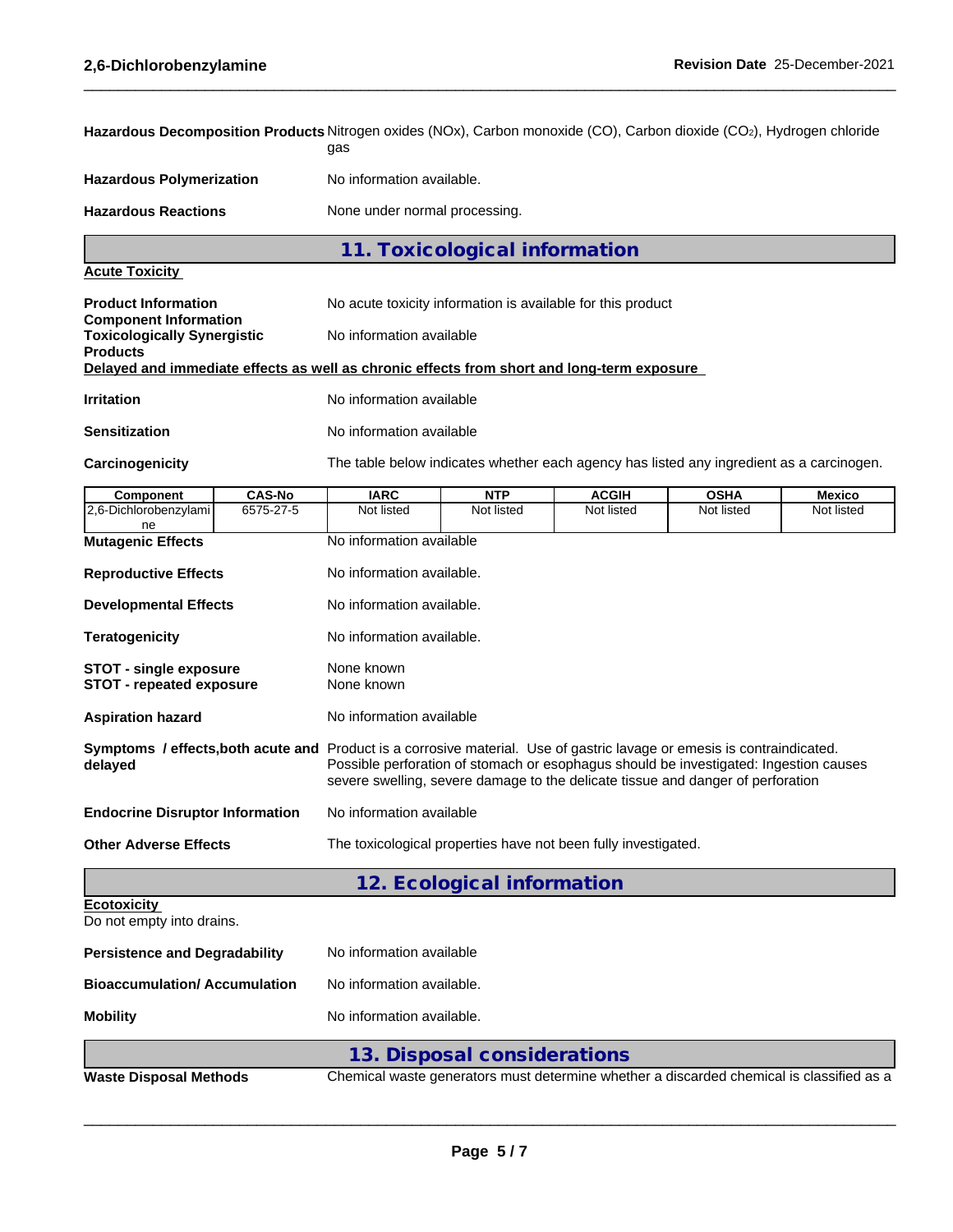hazardous waste. Chemical waste generators must also consult local, regional, and national hazardous waste regulations to ensure complete and accurate classification.

 $\_$  ,  $\_$  ,  $\_$  ,  $\_$  ,  $\_$  ,  $\_$  ,  $\_$  ,  $\_$  ,  $\_$  ,  $\_$  ,  $\_$  ,  $\_$  ,  $\_$  ,  $\_$  ,  $\_$  ,  $\_$  ,  $\_$  ,  $\_$  ,  $\_$  ,  $\_$  ,  $\_$  ,  $\_$  ,  $\_$  ,  $\_$  ,  $\_$  ,  $\_$  ,  $\_$  ,  $\_$  ,  $\_$  ,  $\_$  ,  $\_$  ,  $\_$  ,  $\_$  ,  $\_$  ,  $\_$  ,  $\_$  ,  $\_$  ,

|                                                                                                                 | 14. Transport information                                    |
|-----------------------------------------------------------------------------------------------------------------|--------------------------------------------------------------|
| <b>DOT</b><br>UN-No<br><b>Proper Shipping Name</b><br><b>Hazard Class</b><br><b>Packing Group</b><br><b>TDG</b> | <b>UN2735</b><br>AMINES, LIQUID, CORROSIVE, N.O.S.<br>8<br>Ш |
| UN-No<br><b>Proper Shipping Name</b><br><b>Hazard Class</b><br><b>Packing Group</b><br><b>IATA</b>              | UN2735<br>AMINES, LIQUID, CORROSIVE, N.O.S.<br>8<br>Ш        |
| UN-No<br><b>Proper Shipping Name</b><br><b>Hazard Class</b><br><b>Packing Group</b>                             | <b>UN2735</b><br>AMINES, LIQUID, CORROSIVE, N.O.S.<br>8<br>Ш |
| <b>IMDG/IMO</b><br>UN-No<br><b>Proper Shipping Name</b><br><b>Hazard Class</b><br><b>Packing Group</b>          | <b>UN2735</b><br>AMINES, LIQUID, CORROSIVE, N.O.S.<br>8<br>Ш |
|                                                                                                                 | 15. Regulatory information                                   |

#### **International Inventories**

| Component               | <b>CAS-No</b> | <b>DSL</b> | <b>NDSL</b> | <b>TSCA</b> | <b>TSCA Inventory</b><br>notification -<br>Active-Inactive | <b>EINECS</b> | <b>ELINCS</b> | <b>NLP</b> |
|-------------------------|---------------|------------|-------------|-------------|------------------------------------------------------------|---------------|---------------|------------|
| 2.6-Dichlorobenzylamine | 6575-27-5     |            | ۰.          |             | $\overline{\phantom{a}}$                                   |               | $\sim$        |            |

| Component                                                    | <b>CAS-No</b>                                      | <b>IECSC</b> | $\mathbf{r}$<br>ncul | <b>ENCS</b> | <b>ISHL</b> | TOOI<br>ּט י | <b>AICS</b> | <b>NZIoC</b> | <b>PICCS</b> |
|--------------------------------------------------------------|----------------------------------------------------|--------------|----------------------|-------------|-------------|--------------|-------------|--------------|--------------|
| $\sim$ $\sim$<br>hlorobenzvlamine <sup>.</sup><br><u>L.v</u> | $\sim$ $-$<br>$\sim$ $ \sim$<br>6575-2<br><u>_</u> |              |                      |             |             |              |             |              |              |

- **Legend:**
- X Listed '-' Not Listed

**KECL** - NIER number or KE number (http://ncis.nier.go.kr/en/main.do)

**DSL/NDSL** - Canadian Domestic Substances List/Non-Domestic Substances List

**TSCA** - United States Toxic Substances Control Act Section 8(b) Inventory

**EINECS/ELINCS** - European Inventory of Existing Commercial Chemical Substances/EU List of Notified Chemical Substances

**IECSC** - Chinese Inventory of Existing Chemical Substances

**KECL** - Korean Existing and Evaluated Chemical Substances

**ENCS** - Japanese Existing and New Chemical Substances

**AICS** - Australian Inventory of Chemical Substances

**PICCS** - Philippines Inventory of Chemicals and Chemical Substances

#### **Canada**

SDS in compliance with provisions of information as set out in Canadian Standard - Part 4, Schedule 1 and 2 of the Hazardous Products Regulations (HPR) and meets the requirements of the HPR (Paragraph 13(1)(a) of the Hazardous Products Act (HPA)).

#### **Other International Regulations**

#### **Authorisation/Restrictions according to EU REACH**

**Safety, health and environmental regulations/legislation specific for the substance or mixture**